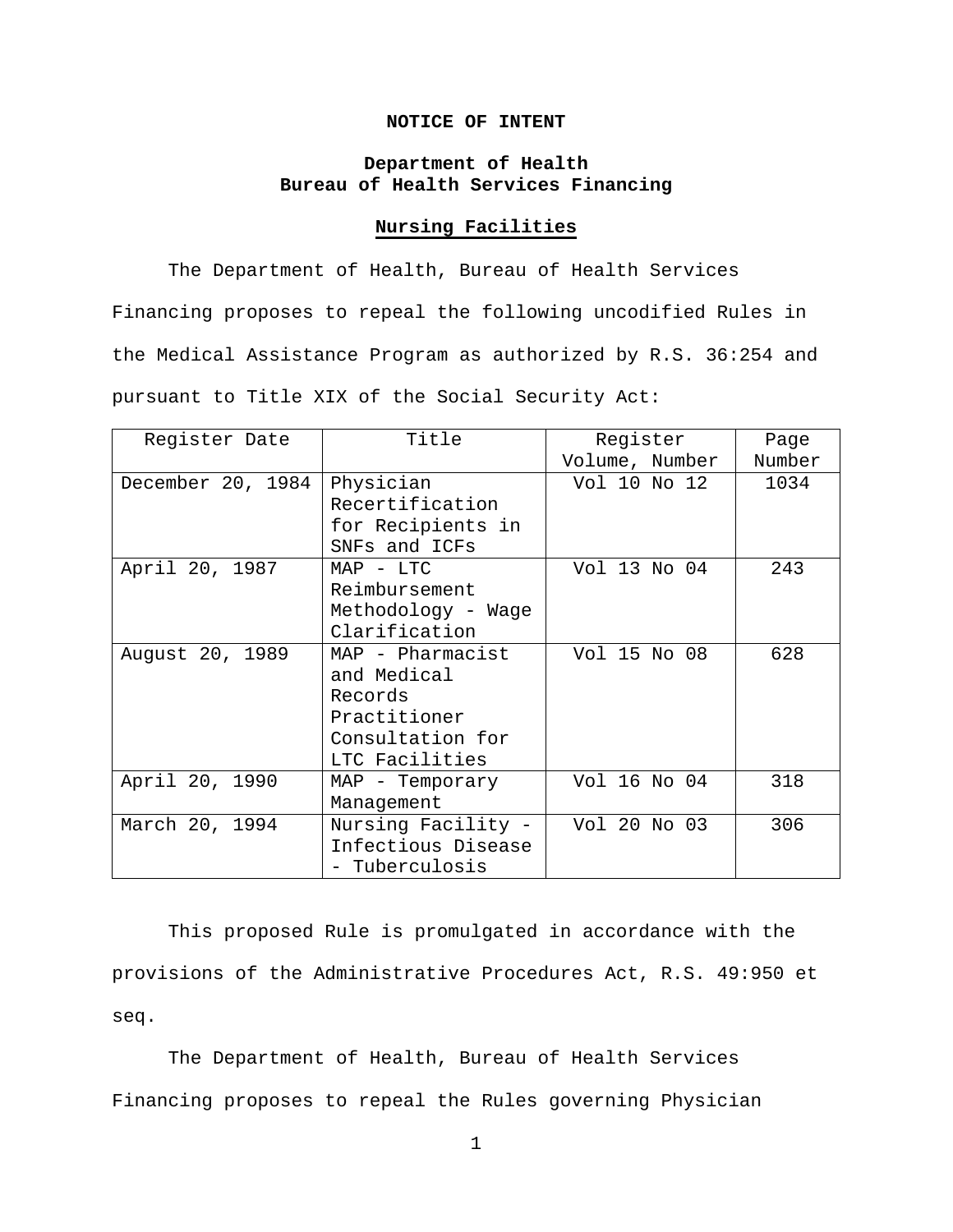Recertification for Recipients in Skilled Nursing Facilities (SNFs) and Intermediate Care Facilities (ICFs) (*Louisiana Register*, Volume 10, Number 12), Medical Assistance Program (MAP) - Long Term Care (LTC) Reimbursement Methodology Wage Clarification (*Louisiana Register*, Volume 13, Number 4), Medical Assistance Program (MAP) Pharmacist and Medical Records Practitioner Consultation for Long Term Care Facilities (*Louisiana Register*, Volume 15, Number 8), Medical Assistance Program (MAP) - Temporary Management (*Louisiana Register*, Volume 16, Number 4) and Nursing Facility - Infectious Disease - Tuberculosis (*Louisiana Register*, Volume 20, Number 3). These Rules were promulgated prior to implementation of the *Louisiana Administrative Code* codification system, and it has been determined that the provisions are obsolete and should be repealed.

Implementation of the provisions of this Rule may be contingent upon the approval of the U.S. Department of Health and Human Services, Centers for Medicare and Medicaid Services (CMS), if it is determined that submission to CMS for review and approval is required.

## **Family Impact Statement**

In compliance with Act 1183 of the 1999 Regular Session of the Louisiana Legislature, the impact of this proposed Rule on the family has been considered. It is anticipated that this

2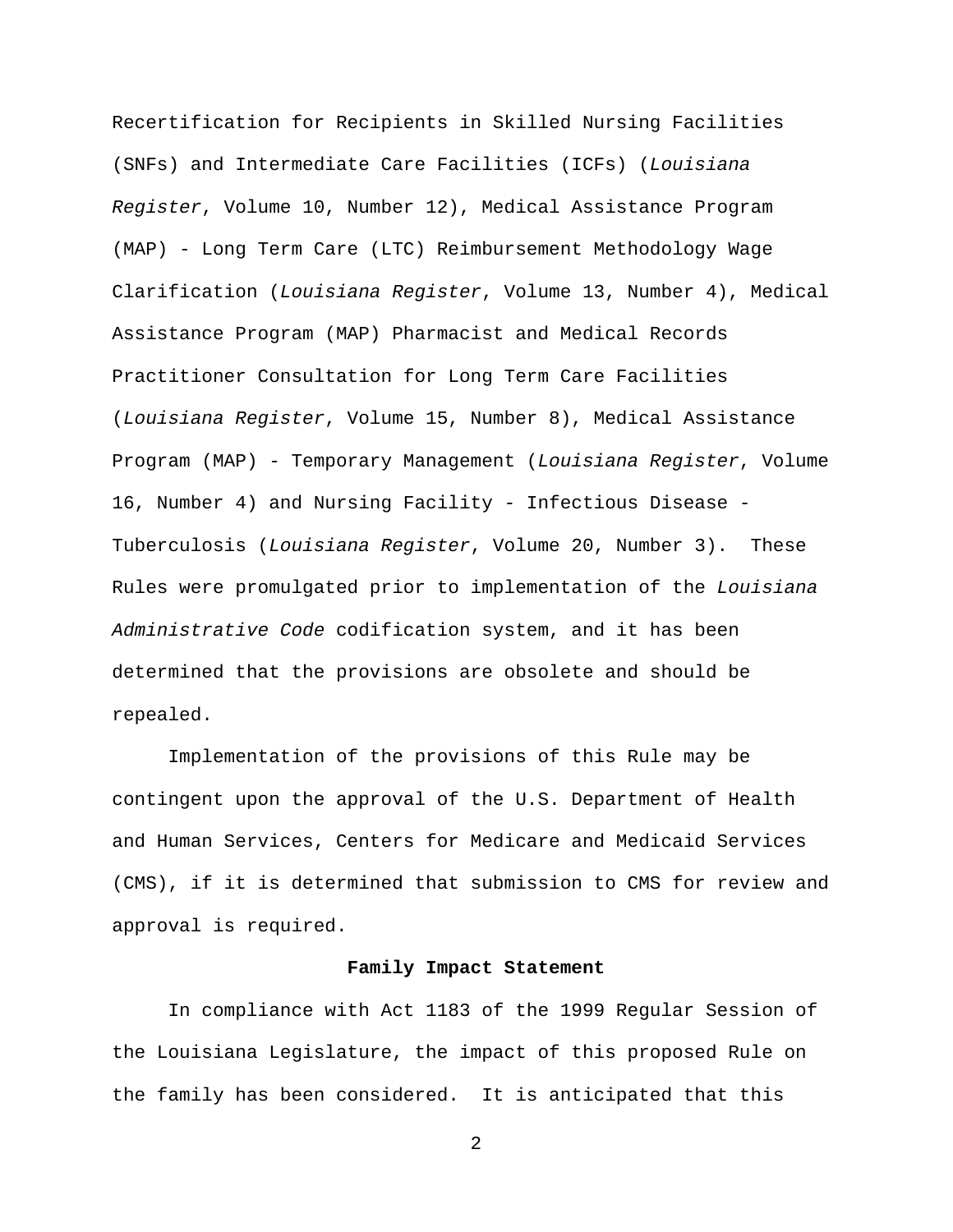proposed Rule will have no impact on family functioning, stability and autonomy as described in R.S. 49:972.

## **Poverty Impact Statement**

In compliance with Act 854 of the 2012 Regular Session of the Louisiana Legislature, the poverty impact of this proposed Rule has been considered. It is anticipated that this proposed Rule will have no impact on child, individual, or family poverty in relation to individual or community asset development as described in R.S. 49:973.

#### **Small Business Analysis**

In compliance with Act 820 of the 2008 Regular Session of the Louisiana Legislature, the economic impact of this proposed Rule on small businesses has been considered. It is anticipated that this proposed Rule will have no impact on small businesses, as described in R.S. 49:978.1 et seq.

#### **Provider Impact Statement**

In compliance with House Concurrent Resolution (HCR) 170 of the 2014 Regular Session of the Louisiana Legislature, the provider impact of this proposed Rule has been considered. It is anticipated that this proposed Rule will have no impact on staffing level requirements or qualifications required to provide the same level of service, no direct or indirect cost to the provider to provide the same level of service and will have

3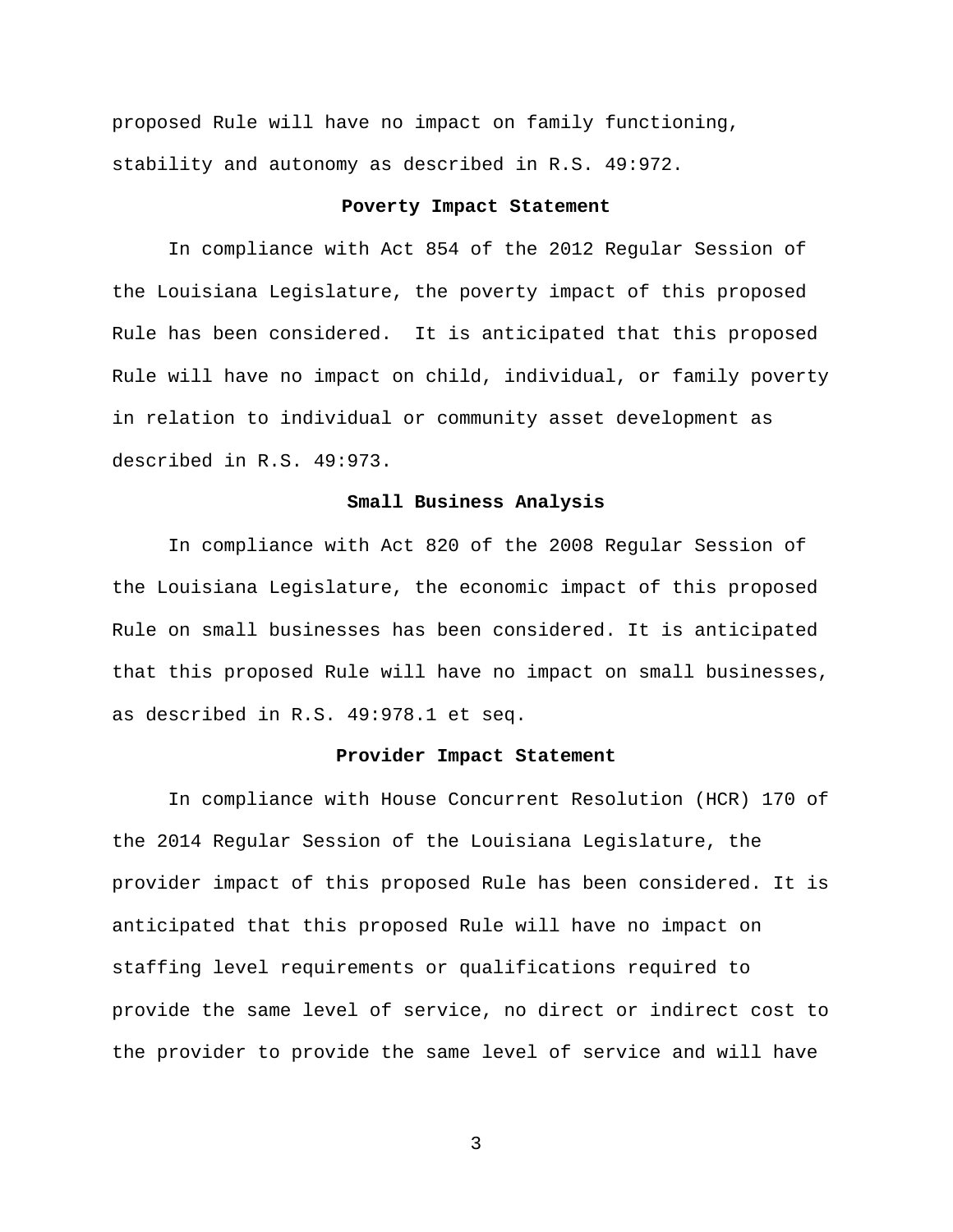no impact on the provider's ability to provide the same level of service as described in HCR 170.

## **Public Comments**

Interested persons may submit written comments to Tasheka Dukes, RN, Health Standards Section, P.O. Box 3767, Baton Rouge, LA 70821. Ms. Dukes is responsible for responding to this proposed Rule. The deadline for submitting written comments is at 4:30 p.m. on December 30, 2021.

## **Public Hearing**

Interested persons may submit a written request to conduct a public hearing by U.S. mail to the Office of the Secretary ATTN: LDH Rulemaking Coordinator, Post Office Box 629, Baton Rouge, LA 70821-0629; however, such request must be received no later than 4:30 p.m. on December 10, 2021. If the criteria set forth in R.S. 49:953(A)(2)(a) are satisfied, LDH will conduct a public hearing at 9:30 a.m. on December 29, 2021 in Room 118 of the Bienville Building, which is located at 628 North Fourth Street, Baton Rouge, LA. To confirm whether or not a public hearing will be held, interested persons should first call Allen Enger at (225) 342-1342 after December 10, 2021. If a public hearing is to be held, all interested persons are invited to attend and present data, views, comments, or arguments, orally or in writing. In the event of a hearing, parking is available to the public in the Galvez Parking Garage, which is located

4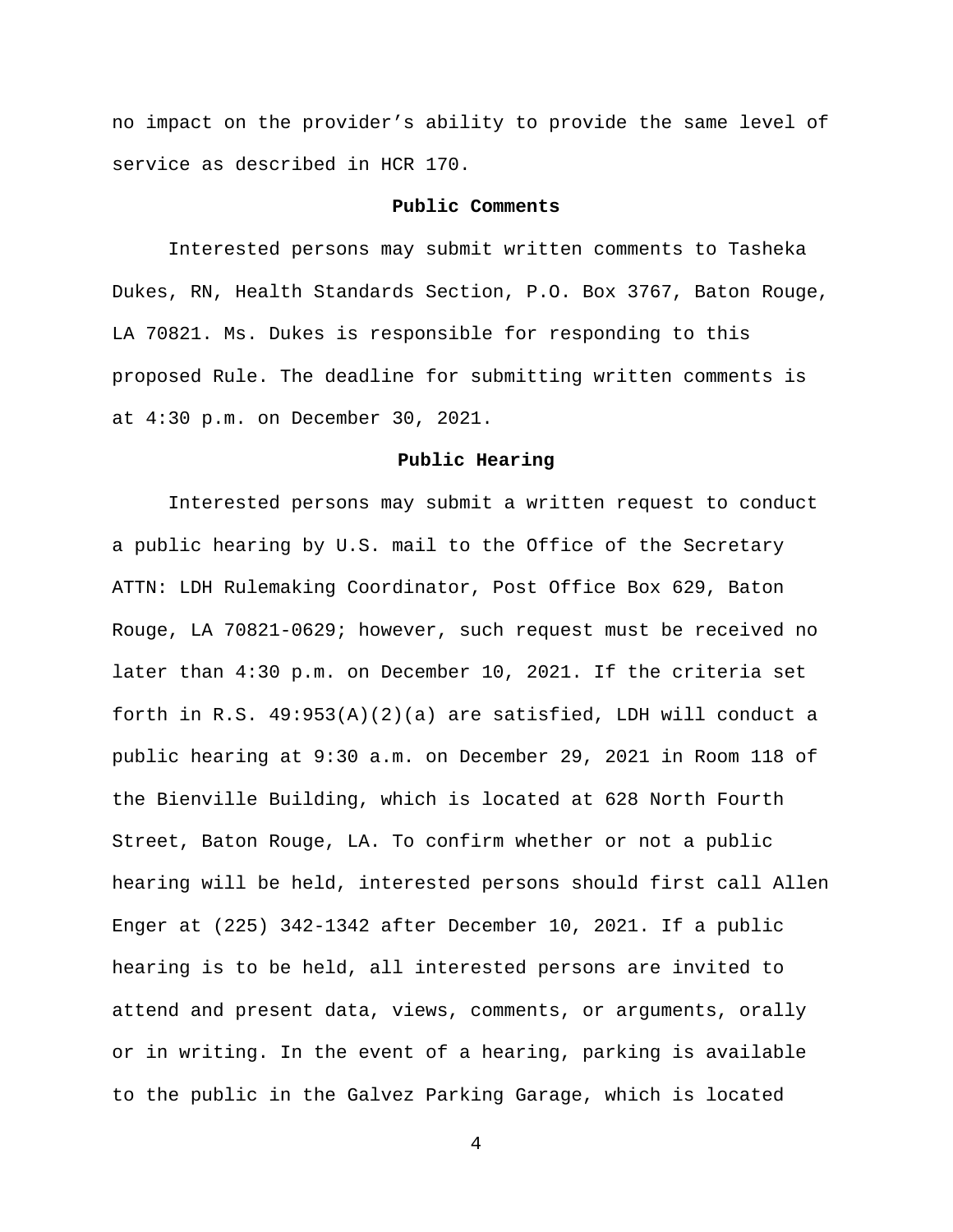between North Sixth and North Fifth/North and Main Streets (cater-corner from the Bienville Building). Validated parking for the Galvez Garage may be available to public hearing attendees when the parking ticket is presented to LDH staff at the hearing.

Dr. Courtney N. Phillips

Secretary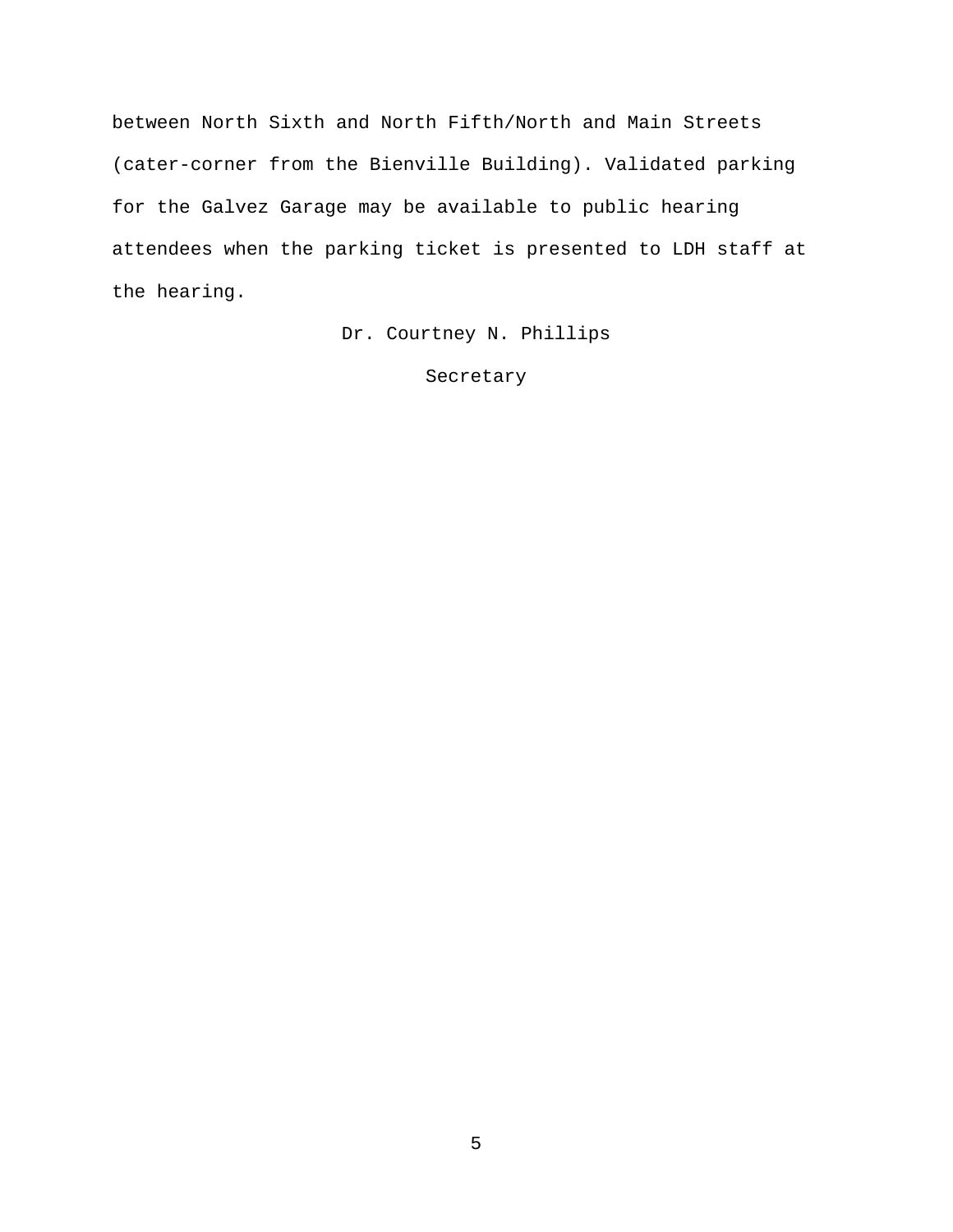#### FISCAL AND ECONOMIC IMPACT STATEMENT FOR ADMINISTRATIVE RULES

| Person<br>Preparing |                 |                                |                                             |
|---------------------|-----------------|--------------------------------|---------------------------------------------|
| Statement:          | Veronica Dent   | Health<br>Dept.:               |                                             |
| Phone:              | 225-342-3238    |                                | Office: Bureau of Health Services Financing |
| Return<br>Address:  | P O Box 91030   | Rule<br>Title:                 | <b>Nursing Facilities</b>                   |
|                     | Baton Rouge, LA | Date Rule                      |                                             |
|                     |                 | Takes Effect February 20, 2021 |                                             |

SUMMARY (Use complete sentences)

In accordance with Section 953 of Title 49 of the Louisiana Revised Statutes, there is hereby submitted a fiscal and economic impact statement on the rule proposed for adoption, repeal or amendment. THE FOLLOWING STATEMENTS SUMMARIZE ATTACHED WORKSHEETS, I THROUGH IV AND WILL BE PUBLISHED IN THE LOUISIANA REGISTER WITH THE PROPOSED AGENCY RULE.

ESTIMATED IMPLEMENTATION COSTS (SAVINGS) TO STATE OR LOCAL GOVERNMENTAL I. UNITS (Summary)

It is anticipated that implementation of this proposed rule will have no programmatic fiscal impact to the state other than the cost of promulgation for FY 21-22. It is anticipated that S540 (S270 SGF and \$270 FED) will be expended in FY 21-22 for the state's administrative expense for promulgation of this proposed rule and the final rule.

II. ESTIMATED EFFECT ON REVENUE COLLECTIONS OF STATE OR LOCAL GOVERNMENTAL UNITS (Summary)

It is anticipated that the implementation of this proposed rule will have no effect on revenue collections other than the federal share of the promulgation costs for FY 21-22. It is anticipated that \$270 will be collected in FY 21-22 for the federal share of the expense for promulgation of this proposed rule and the final rule.

III. ESTIMATED COSTS AND/OR ECONOMIC BENEFITS TO DIRECTLY AFFECTED PERSONS, SMALL BUSINESSES, OR NON-GOVERNMENTAL GROUPS (Summary)

This proposed rule repeals the following rules which were promulgated prior to implementation of the *Louisiana Administrative Code* codification system: 1) Physician Recertification for Recipients in Skilled Nursing Facil Share Youxsing Pacification; 3) and EV32 and Interluence Care Facturies (CIT) Sectional Assistance Program (MAP) - Long Term Care (LTC) Reimbursement Methodology Wage Clarification; 3)<br>Medical Assistance Program (MAP) Phar 21-22, FY 22-23 and FY 23-24, since the current provisions governing these programs and services are already accurately reflected in the *Louisiana Administrative Code*.

IV. ESTIMATED EFFECT ON COMPETITION AND EMPLOYMENT (Summary)

This Rule has no known effect on competition and employment.

Signature of Agency Head or Designee

Tasheka Dukes, RN Deputy Assistant Secretary<br>LDH Health Standards Section<br>Typed Name & Title of Agency Head or Designee

 $\frac{10}{29}$  29 202

Legislative Fiscal Officer or Designee

 $11/1/21$ 

Date of Signature

01/2020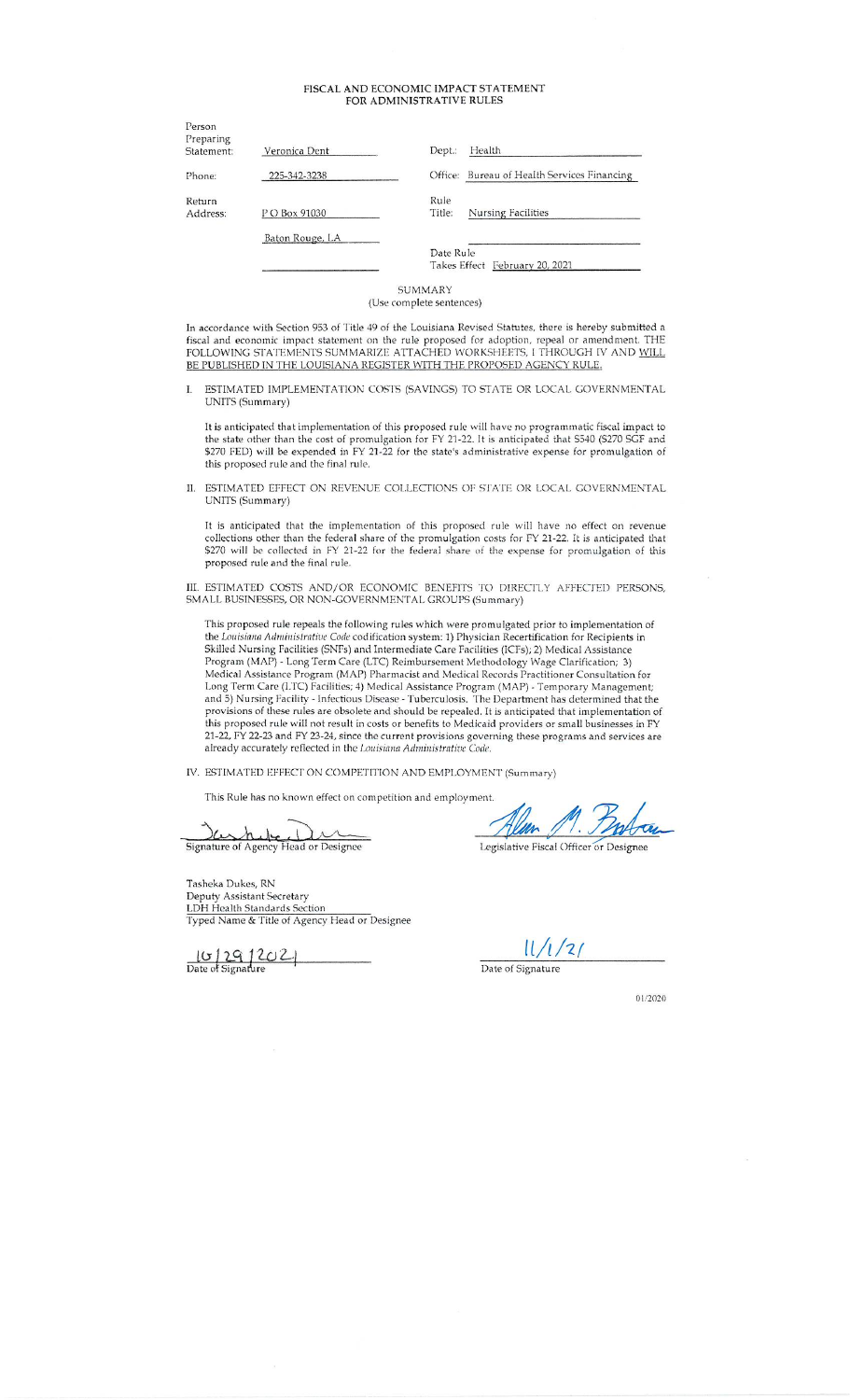#### FISCAL AND ECONOMIC IMPACT STATEMENT FOR ADMINISTRATIVE RULES

The following information is required in order to assist the Legislative Fiscal Office in its review of the fiscal and economic impact statement and to assist the appropriate legislative oversight subcommittee in its deliberation on the proposed rule.

A. Provide a brief summary of the content of the rule (if proposed for adoption, or repeal) or a brief summary of the change in the rule (if proposed for amendment). Attach a copy of the notice of intent and a copy of the rule proposed for initial adoption or repeal (or, in the case of a rule change, copies of both the current and proposed rules with amended portions indicated).

This proposed rule repeals the following rules which were promulgated prior to implementation<br>of the Louisiana Administrative Code codification system: 1) Physician Recertification for Recipients in Skilled Nursing Facilities (SNFs) and Intermediate Care Facilities (ICFs); 2) Medical Assistance Program (MAP) - Long Term Care (LTC) Reimbursement Methodology Wage Clarification; 3) Medical Assistance Program (MAP) Pha for Long Term Care (LTC) Facilities; 4) Medical Assistance Program (MAP) - Temporary<br>Management; and 5) Nursing Facility - Infectious Disease - Tuberculosis. The Department has determined that the provisions of these rules are obsolete and should be repealed.

B. Summarize the circumstances, which require this action. If the Action is required by federal regulation, attach a copy of the applicable regulation.

The Department of Health, Bureau of Health Services Financing proposes to repeal the Rules<br>governing Physician Recertification for Recipients in Skilled Nursing Facilities (SNFs) and<br>Intermediate Care Facilities (ICFs) (Lo (Louisiana Register, Volume 15, Number 8), Medical Assistance Program (MAP) - Temporary<br>(Louisiana Register, Volume 15, Number 8), Medical Assistance Program (MAP) - Temporary<br>Management (Louisiana Register, Volume 16, Num determined that the provisions are obsolete and should be repealed.

- C. Compliance with Act 11 of the 1986 First Extraordinary Session
	- (1) Will the proposed rule change result in any increase in the expenditure of funds? If so, specify amount and source of funding.

No. It is anticipated that implementation of this proposed rule will have no programmatic fiscal impact to the state other than the cost of promulgation for FY 21-22. In FY 21-22, \$540 is included for the state's administrative expense for promulgation of this proposed rule and the final rule.

- (2) If the answer to (1) above is yes, has the Legislature specifically appropriated the funds necessary for the associated expenditure increase?
	- Yes. If yes, attach documentation.
	- NO. If no, provide justification as to why this rule change should be published at this time  $\,$  $(b)$   $-$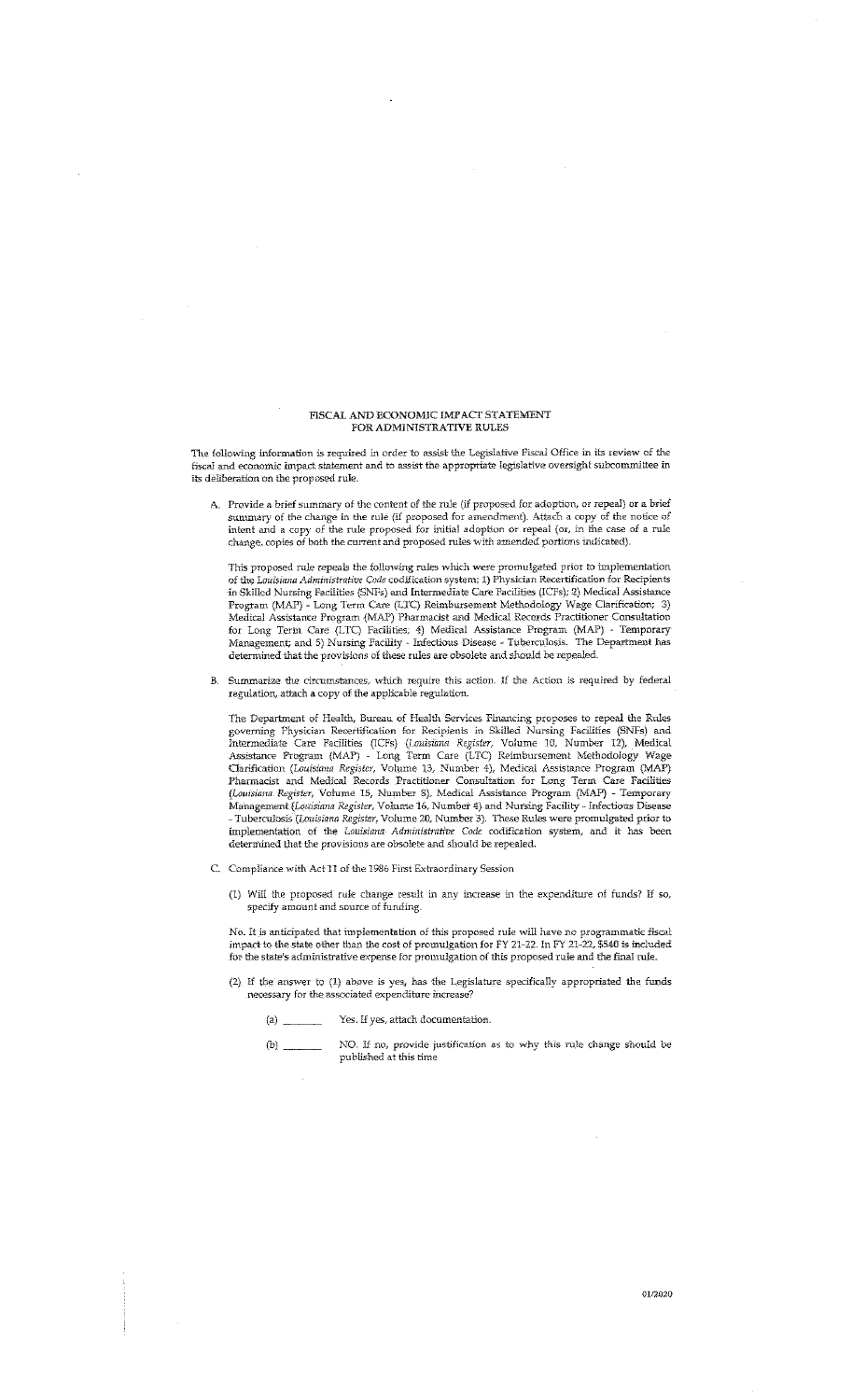#### FISCAL AND ECONOMIC IMPACT STATEMENT WORKSHEET

#### I. A. COSTS OR SAVINGS TO STATE AGENCIES RESULTING FROM THE ACTION PROPOSED

1. What is the anticipated increase (decrease) in costs to implement the proposed action?

| POSITIONS (#)             |       |       |       |
|---------------------------|-------|-------|-------|
| <b>TOTAL</b>              | \$540 | \$0   | 50    |
| Major Repairs & Constr.   |       |       |       |
| Equipment                 |       |       |       |
| Other Charges             |       |       |       |
| Professional Services     |       |       |       |
| <b>Operating Expenses</b> | \$540 | 50    | 50    |
| Personal Services         |       |       |       |
| COSTS                     | FY 22 | FY 23 | FY 24 |

2. Provide a narrative explanation of the costs or savings shown in "A. 1.", including the increase or reduction in workload or additional paperwork (number of new forms, additional documentation, etc.) anticipated as a result of the implementation of the proposed action. Describe all data, assumptions, and meth

In FY 21-22,  $\$540$  will be spent for the state's administrative expense for promulgation of this proposed rule and final rule.

3. Sources of funding for implementing the proposed rule or rule change.

| <b>SOURCE</b>                               | FY 22 | $FY$ 23 | FY 24 |
|---------------------------------------------|-------|---------|-------|
| State General Fund<br>Agency Self-Generated | \$270 | S0      | SO    |
| Dedicated                                   |       |         |       |
| Federal Funds                               | \$270 | S0      | \$0   |
| Other (Specify)                             |       |         |       |
| TOTAL                                       | \$540 | SO      | \$0   |

 $\ddot{q}$ Does your agency currently have sufficient funds to implement the proposed action? If not, how and when do you anticipate obtaining such funds?

Yes, sufficient funds are available to implement this rule.

B. COST OR SAVINGS TO LOCAL GOVERNMENTAL UNITS RESULTING FROM THE ACTION PROPOSED.

1. Provide an estimate of the anticipated impact of the proposed action on local governmental units, including adjustments in workload and paperwork requirements. Describe all data, assumptions and methods used in calculating this impact.

This proposed rule has no known impact on local government units.

Indicate the sources of funding of the local governmental unit, which will be affected by  $\mathbf{2}^{\top}$ these costs or savings.

There is no known impact on the sources of local governmental unit funding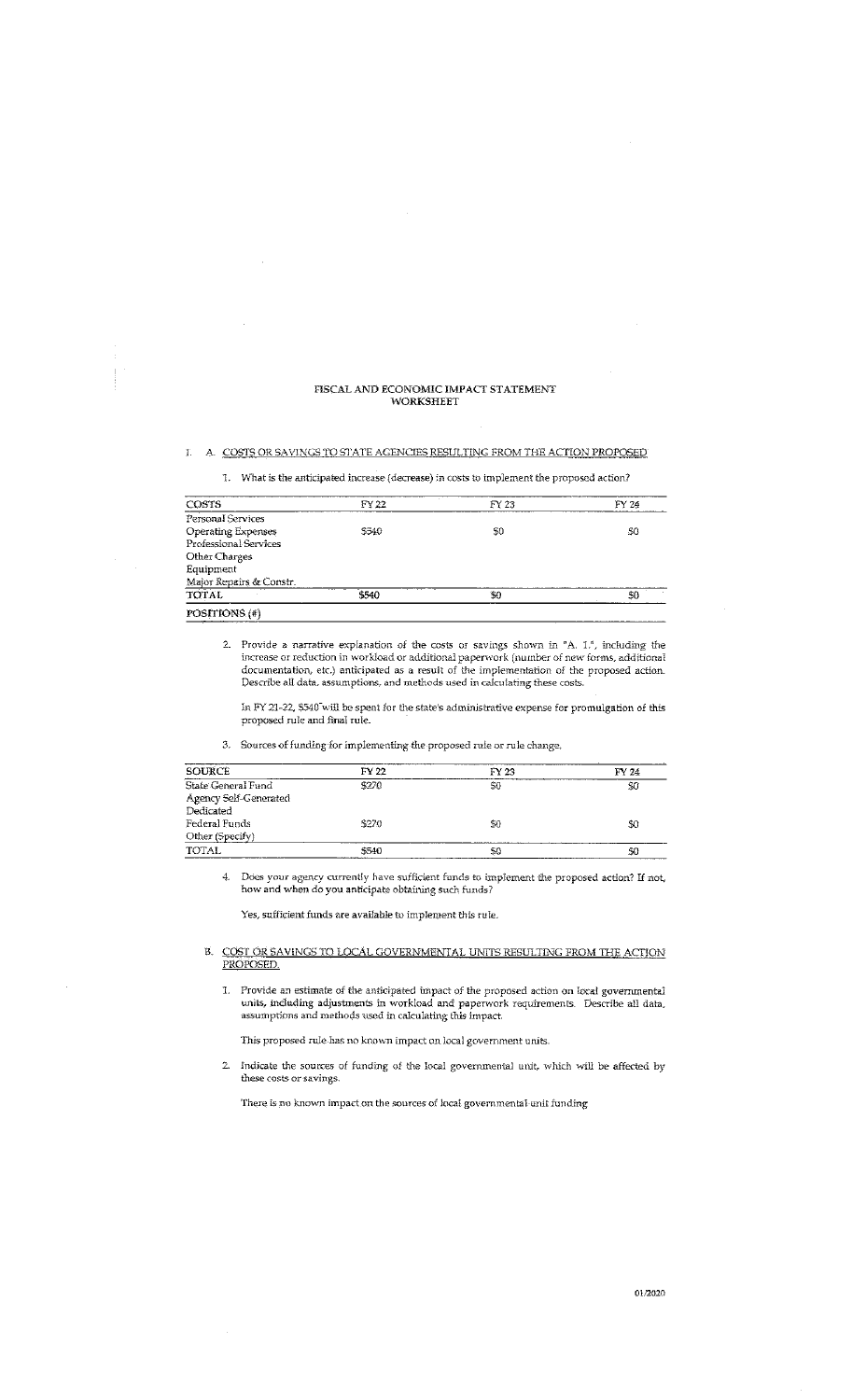# FISCAL AND ECONOMIC IMPACT STATEMENT WORKSHEET

II. EFFECT ON REVENUE COLLECTIONS OF STATE AND LOCAL GOVERNMENTAL UNITS

A. What increase (decrease) in revenues can be anticipated from the proposed action?

| REVENUE INCREASE/DECREASE | FY 22 | FY 23 | FY 24 |
|---------------------------|-------|-------|-------|
| State General Fund        |       |       |       |
| Agency Self-Generated     |       |       |       |
| Dedicated Funds*          |       |       |       |
| Federal Funds             | \$270 | S0    | S0    |
| Local Funds               |       |       |       |
| TOTAL                     | \$270 | \$0   | \$0   |

\*Specify the particular fund being impacted.

 $\overline{\phantom{a}}$ 

 $\bar{\lambda}$ 

 $\hat{\mathcal{A}}$ 

B. Provide a narrative explanation of each increase or decrease in revenues shown in  $A$ . Describe all data, assumptions, and methods used in calculating these increases or decreases.

In FY 21-22,  $$270$  will be collected for the federal share of the administrative expense for promulgation of this proposed rule and the final rule.